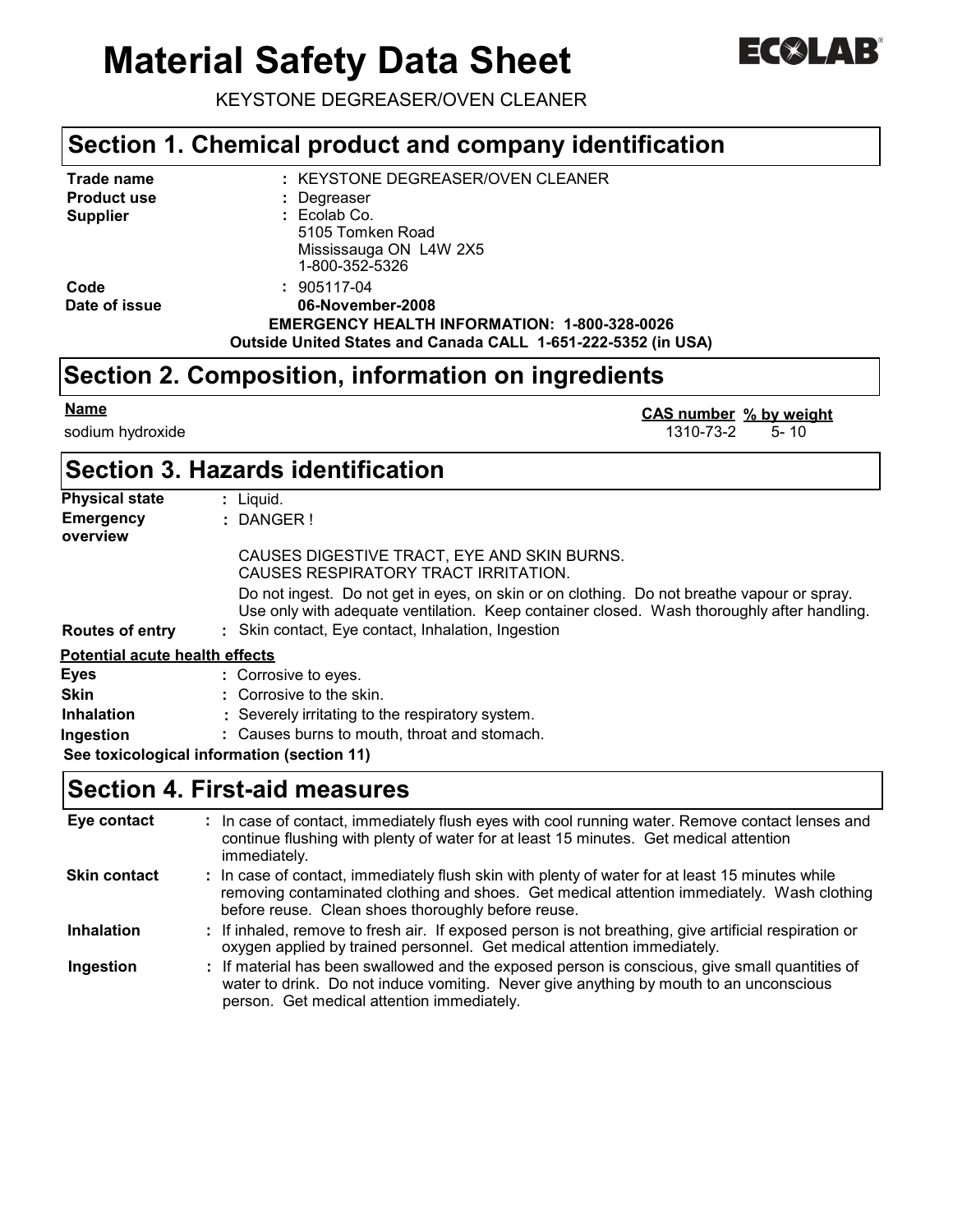# **Section 5. Fire-fighting measures**

| <b>Auto-ignition temperature</b>                   | : Not available.                                                                                                                                                          |
|----------------------------------------------------|---------------------------------------------------------------------------------------------------------------------------------------------------------------------------|
| <b>Flash point</b>                                 | $: > 100^{\circ}$ C                                                                                                                                                       |
| <b>Flammable limits</b>                            | : Not available.                                                                                                                                                          |
| <b>Hazardous thermal</b><br>decomposition products | : Decomposition products may include the following materials:<br>carbon dioxide<br>carbon monoxide<br>metal oxide/oxides                                                  |
| Fire-fighting media and<br>instructions            | : Use an extinguishing agent suitable for the surrounding fire.<br>Dyke area of fire to prevent runoff.                                                                   |
|                                                    | In a fire or if heated, a pressure increase will occur and the container may<br>burst.                                                                                    |
| Special protective equipment for:<br>fire-fighters | Fire-fighters should wear appropriate protective equipment and self-contained<br>breathing apparatus (SCBA) with a full face-piece operated in positive pressure<br>mode. |

Risk of explosion of the product in the presence of mechanical impact: Not available.

Risk of explosion of the product in the presence of static discharge: Not available.

### **Section 6. Accidental release measures**

| <b>Personal</b><br>precautions      | Immediately contact emergency personnel. Stop leak if without risk. Use suitable protective<br>equipment. Keep unnecessary personnel away. Do not touch or walk through spilt material.                                                                                                                                                                                                                                               |
|-------------------------------------|---------------------------------------------------------------------------------------------------------------------------------------------------------------------------------------------------------------------------------------------------------------------------------------------------------------------------------------------------------------------------------------------------------------------------------------|
| <b>Environmental</b><br>precautions | : Avoid dispersal of spilt material and runoff and contact with soil, waterways, drains and sewers.<br>Inform the relevant authorities if the product has caused environmental pollution (sewers,<br>waterways, soil or air).                                                                                                                                                                                                         |
| <b>Methods for</b><br>cleaning up   | : If emergency personnel are unavailable, contain spilt material. For small spills, add absorbent<br>(soil may be used in the absence of other suitable materials), scoop up material and place in a<br>sealable, liquid-proof container for disposal. For large spills, dyke spilt material or otherwise<br>contain it to ensure runoff does not reach a waterway. Place spilt material in an appropriate<br>container for disposal. |

# **Section 7. Handling and storage**

**Handling**

**Storage**

**:** Keep out of reach of children. Keep container in a cool, well-ventilated area. Keep container tightly closed. Do not ingest. Do not get in eyes, on skin, or on clothing. Do not breathe vapour or spray. **:** Keep container closed. Use only with adequate ventilation. Wash thoroughly after handling.

Do not store above the following temperature: 50°C

### **Section 8. Exposure controls/personal protection**

**Engineering measures :**Use only with adequate ventilation. If user operations generate dust, fumes, gas, vapour or mist, use process enclosures, local exhaust ventilation or other engineering controls to keep worker exposure to airborne contaminants below any recommended or statutory limits. Provide suitable facilities for quick drenching or flushing of the eyes and body in case of contact or splash hazard.

#### **Personal protection :**

| <b>Eyes</b>  | : Use chemical splash goggles. For continued or severe exposure wear a face shield over the<br>goggles.        |
|--------------|----------------------------------------------------------------------------------------------------------------|
| <b>Hands</b> | : Use chemical-resistant, impervious gloves.                                                                   |
| <b>Skin</b>  | : Use synthetic apron, other protective equipment as necessary to prevent skin contact.                        |
| Respiratory  | : Wear appropriate respirator when ventilation is inadequate and occupational exposure limits<br>are exceeded. |
| <b>Name</b>  | <b>Exposure limits</b>                                                                                         |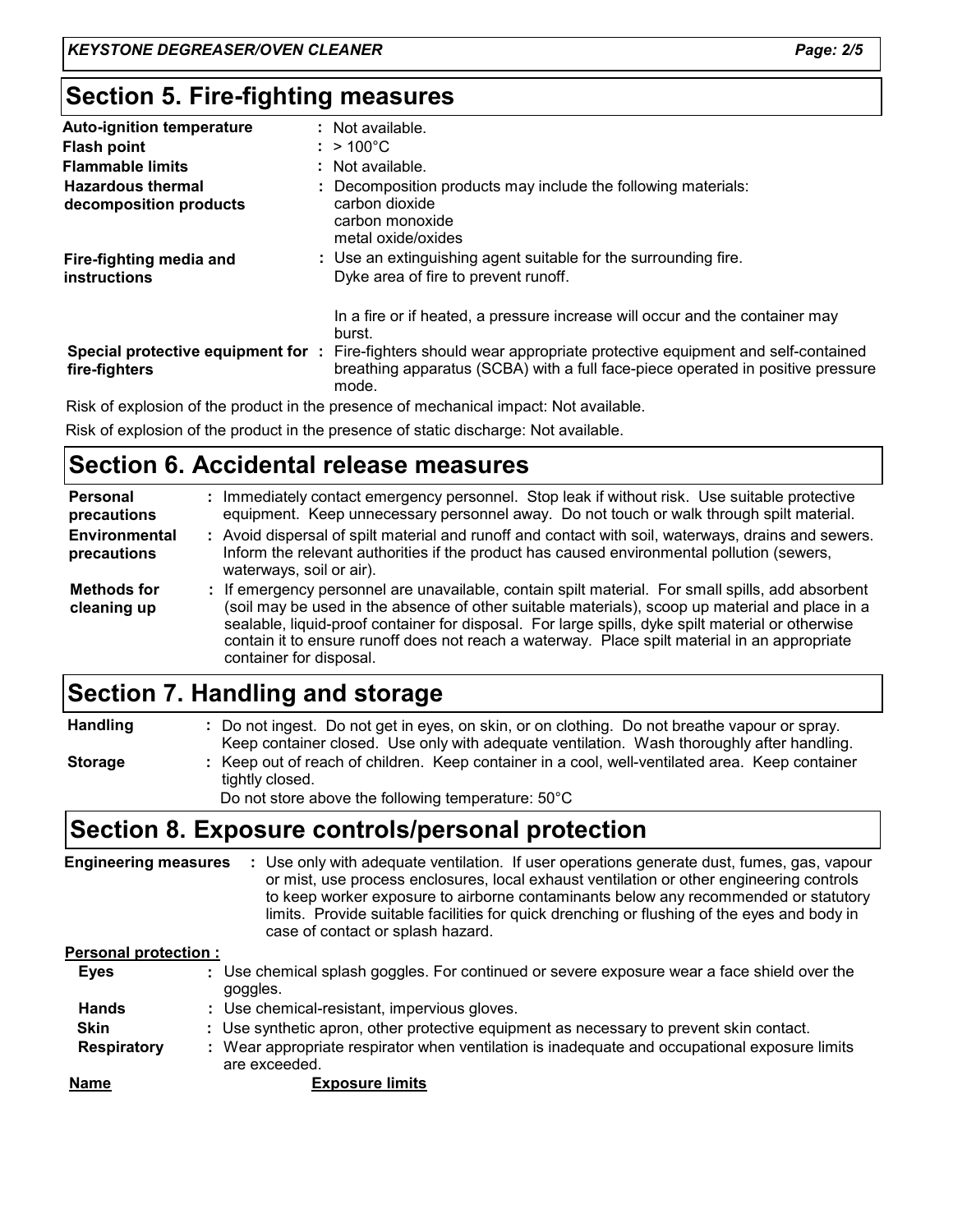#### *KEYSTONE DEGREASER/OVEN CLEANER Page: 3/5*

#### sodium hydroxide **CA Alberta Provincial (Canada, 10/2006).** 15 min OEL:  $2 \text{ mg/m}^3$  15 minute(s). **CA British Columbia Provincial (Canada, 7/2007).** STEL: 2 mg/m<sup>3</sup> 15 minute(s). **CA Ontario Provincial (Canada, 3/2007).** CEV: 2 mg/m<sup>3</sup> **CA Quebec Provincial (Canada, 12/2006).** STEV: 2 mg/m<sup>3</sup> 15 minute(s).

**ACGIH TLV (United States, 1/2007).** C:  $2 \text{ mg/m}^3$ 

# **Section 9. Physical and chemical properties**

| <b>Physical state</b>             | : Liguid.                                                                  |
|-----------------------------------|----------------------------------------------------------------------------|
| Colour                            | : Orange. [Dark]                                                           |
| Odour                             | : Odourless.                                                               |
| рH                                | : 13.5 [Conc. (% w/w): 100%]                                               |
| <b>Boiling/condensation point</b> | : Not available.                                                           |
| <b>Melting/freezing point</b>     | : Not available.                                                           |
| <b>Relative density</b>           | : 1.08                                                                     |
| Vapour pressure                   | : Not available.                                                           |
| Vapour density                    | : Not available.                                                           |
| <b>Odour threshold</b>            | : Not available.                                                           |
| <b>Evaporation rate</b>           | : Not available.                                                           |
| $LogK_{ow}$                       | : Not available.                                                           |
| <b>Dispersibility properties</b>  | : Easily dispersible in the following materials: cold water and hot water. |
| <b>Solubility</b>                 | : Easily soluble in the following materials: cold water and hot water.     |

### **Section 10. Stability and reactivity**

| <b>Stability</b>                           | : The product is stable. Under normal conditions of storage and use, hazardous<br>polymerisation will not occur.                            |
|--------------------------------------------|---------------------------------------------------------------------------------------------------------------------------------------------|
| <b>Conditions of instability</b>           | : Not available.                                                                                                                            |
| <b>Reactivity</b>                          | : Extremely reactive or incompatible with the following materials: acids.<br>Reactive or incompatible with the following materials: metals. |
| <b>Hazardous decomposition</b><br>products | : Under normal conditions of storage and use, hazardous decomposition products<br>should not be produced.                                   |
| <b>Hazardous polymerisation</b>            | : Under normal conditions of storage and use, hazardous polymerisation will not<br>occur.                                                   |

# **Section 11. Toxicological information**

#### **Potential acute health effects**

| Eyes              | : Corrosive to eyes.                             |
|-------------------|--------------------------------------------------|
| <b>Skin</b>       | : Corrosive to the skin.                         |
| <b>Inhalation</b> | : Severely irritating to the respiratory system. |
| Ingestion         | : Causes burns to mouth, throat and stomach.     |

#### **Potential chronic health effects**

| <b>Carcinogenic effects</b>        | : No known significant effects or critical hazards. |             |            |             |
|------------------------------------|-----------------------------------------------------|-------------|------------|-------------|
| Ingredient name<br>Not applicable. | <b>ACGIH</b>                                        | <b>IARC</b> | <b>NTP</b> | <b>OSHA</b> |
| <b>Mutagenic effects</b>           | : No known significant effects or critical hazards. |             |            |             |
| <b>Teratogenic effects</b>         | : No known significant effects or critical hazards. |             |            |             |
| <b>Reproductive effects</b>        | : No known significant effects or critical hazards. |             |            |             |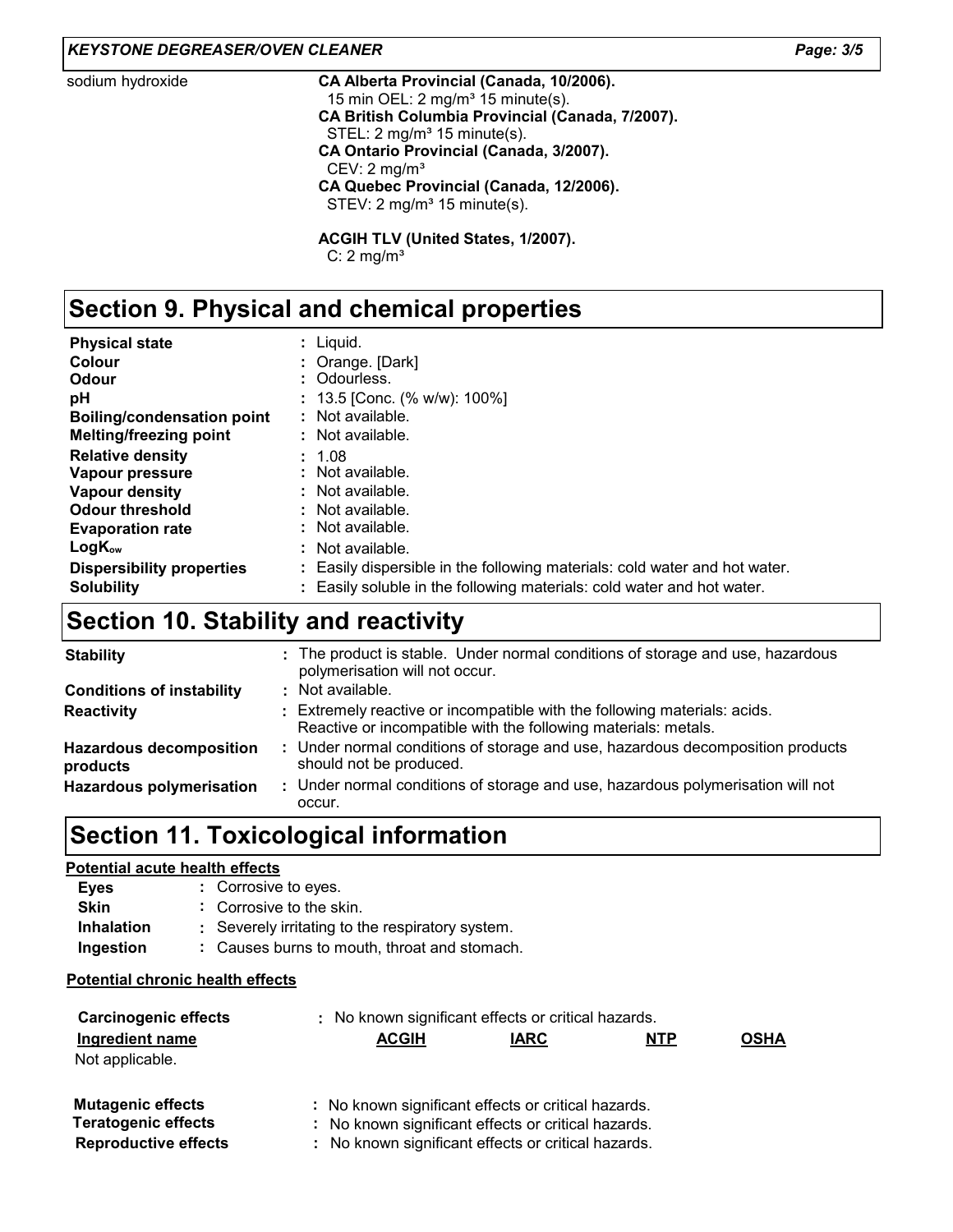| <b>KEYSTONE DEGREASER/OVEN CLEANER</b>                          |                    |        |                                                                                                                                                                                                                                                                                               | Page: 4/5                                  |
|-----------------------------------------------------------------|--------------------|--------|-----------------------------------------------------------------------------------------------------------------------------------------------------------------------------------------------------------------------------------------------------------------------------------------------|--------------------------------------------|
| <b>Sensitization to Product</b>                                 |                    |        | : No known significant effects or critical hazards.                                                                                                                                                                                                                                           |                                            |
| <b>Synergistic products</b><br>(toxicologically)                | : Not available.   |        |                                                                                                                                                                                                                                                                                               |                                            |
| <b>Toxicity data</b>                                            |                    |        |                                                                                                                                                                                                                                                                                               |                                            |
| <b>Ingredient name</b>                                          | <b>Test</b>        | Route  | <b>Result</b>                                                                                                                                                                                                                                                                                 | <b>Species</b>                             |
| sodium hydroxide                                                | LD50               | Dermal | >2000 mg/kg                                                                                                                                                                                                                                                                                   | Rabbit                                     |
|                                                                 | LD50               | Dermal | 1350 mg/kg                                                                                                                                                                                                                                                                                    | Rabbit                                     |
|                                                                 | LD50               | Oral   | 500 mg/kg                                                                                                                                                                                                                                                                                     | Rabbit                                     |
|                                                                 | LD50               | Oral   | 300 to 500                                                                                                                                                                                                                                                                                    | Rat                                        |
|                                                                 |                    |        | mg/kg                                                                                                                                                                                                                                                                                         |                                            |
|                                                                 | LDLo               | Oral   | 500 mg/kg                                                                                                                                                                                                                                                                                     | Rabbit                                     |
| <b>Section 12. Ecological information</b><br><u>Ecotoxicity</u> |                    |        |                                                                                                                                                                                                                                                                                               |                                            |
| Ingredient name                                                 | <b>Species</b>     |        | <b>Period</b>                                                                                                                                                                                                                                                                                 | <b>Result</b>                              |
| sodium hydroxide                                                | Daphnia            |        | 48 hours                                                                                                                                                                                                                                                                                      | Acute EC50 156 mg/L                        |
|                                                                 | Daphnia<br>Daphnia |        | 48 hours<br>48 hours                                                                                                                                                                                                                                                                          | Acute EC50 45.4 mg/L<br>Acute EC50 40 mg/L |
|                                                                 | Fish               |        | 96 hours                                                                                                                                                                                                                                                                                      | Acute LC50 189 mg/L                        |
|                                                                 | Fish               |        | 96 hours                                                                                                                                                                                                                                                                                      | Acute LC50 72 mg/L                         |
|                                                                 |                    |        |                                                                                                                                                                                                                                                                                               |                                            |
| <b>Section 13. Disposal considerations</b>                      |                    |        |                                                                                                                                                                                                                                                                                               |                                            |
| <b>Waste disposal</b>                                           |                    |        | The generation of waste should be avoided or minimised wherever possible. Avoid dispersal of<br>spilt material and runoff and contact with soil, waterways, drains and sewers. Disposal of this<br>product, solutions and any by-products should at all times comply with the requirements of |                                            |

### **Section 14. Transport information**

**Certain shipping modes or package sizes may have exceptions from the transport regulations. The classification provided may not reflect those exceptions and may not apply to all shipping modes or package sizes.**

**UN Classification UN number Proper shipping name Class Packing group** UN1824 SODIUM HYDROXIDE SOLUTION 8 II Not

See shipping documents for specific transportation information.